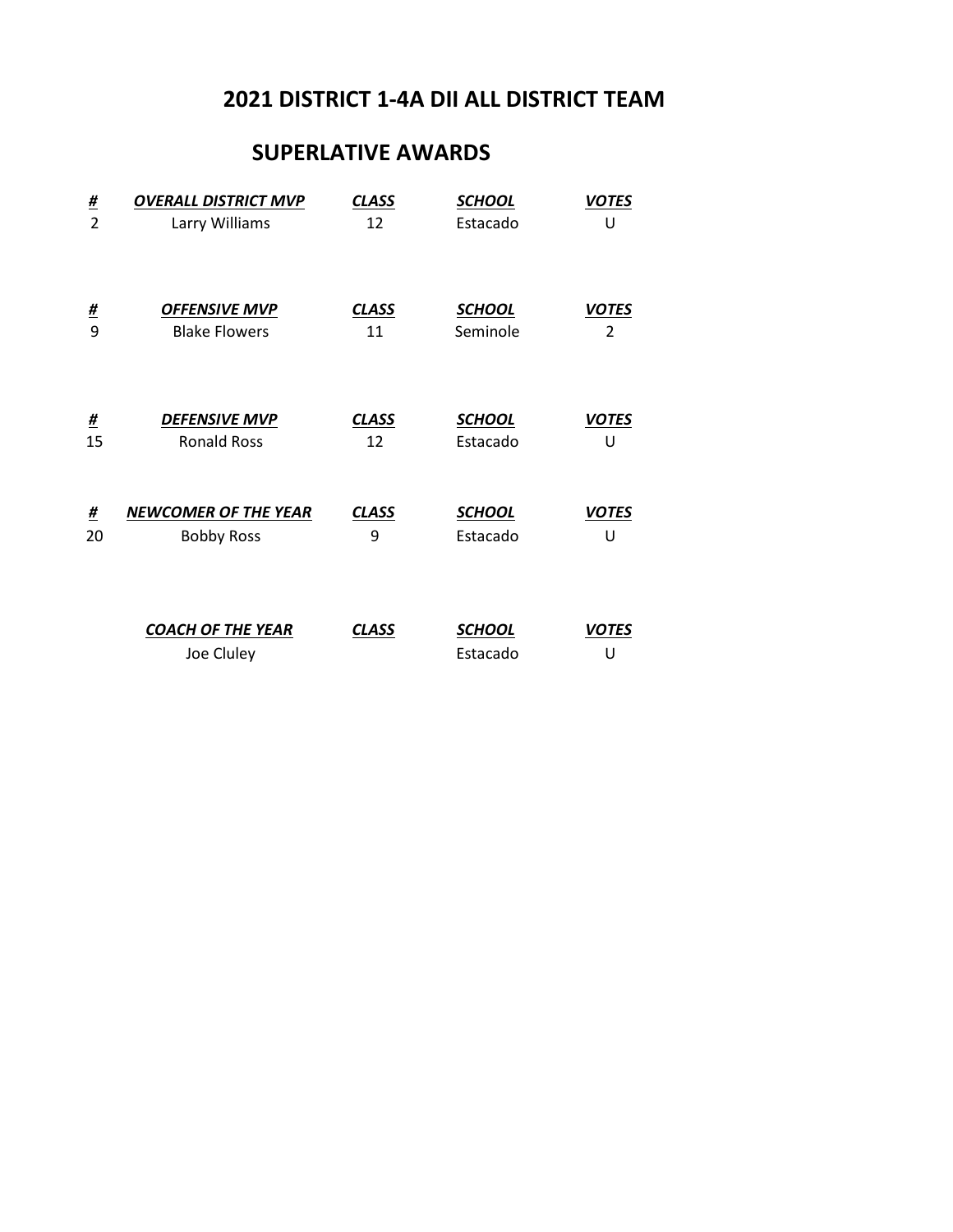#### **1ST TEAM OFFENSE**

| <u>#</u><br>$\overline{1}$ | <b>QUARTERBACKS (1)</b>   | <b>CLASS</b> | <b>SCHOOL</b> | <b>VOTES</b> |
|----------------------------|---------------------------|--------------|---------------|--------------|
|                            | <b>Colby Sims</b>         | 12           | Estacado      | U            |
|                            |                           |              |               |              |
| <u>#</u>                   | <b>RUNNING BACKS (3)</b>  | <b>CLASS</b> | <b>SCHOOL</b> | <b>VOTES</b> |
| 23                         | <b>Tramond Miller</b>     | 12           | Estacado      |              |
| $\overline{7}$             | <b>Isaias Dominguez</b>   | 11           | Perryton      |              |
| 11                         | Nate Leyva                | 12           | Seminole      |              |
| <u>#</u>                   | <b>RECEIVERS (4)</b>      | <b>CLASS</b> | <b>SCHOOL</b> | <b>VOTES</b> |
| 20                         | Joel Pena                 | 11           | Levelland     |              |
| 21                         | <b>Cuyler Cramer</b>      | 11           | Seminole      |              |
| 17                         | <b>Hector Conteras</b>    | 11           | Seminole      |              |
| 7                          | <b>Genesis Walker</b>     | 12           | Estacado      | U            |
| 8                          | Canye Bracy               | 11           | Estacado      |              |
| <u>#</u>                   | <b>TIGHT END (1)</b>      | <b>CLASS</b> | <b>SCHOOL</b> | <b>VOTES</b> |
| 21                         | Cam Walton                | 12           | Estacado      | U            |
| #                          | <b>OFFENSIVE LINE (5)</b> | <b>CLASS</b> | <b>SCHOOL</b> | <b>VOTES</b> |
| 78                         | <b>Reed Terrell</b>       | 12           | Levelland     |              |
| 72                         | Austen Gray               | 12           | Seminole      |              |
| 77                         | Jihad Lateef              | 12           | Estacado      | U            |
| 70                         | Jonathan Diaz             | 11           | Estacado      |              |
| 52                         | Bryan Chacon              | 11           | Perryton      |              |
| 52                         | <b>Barrett Watkins</b>    | 11           | Borger        |              |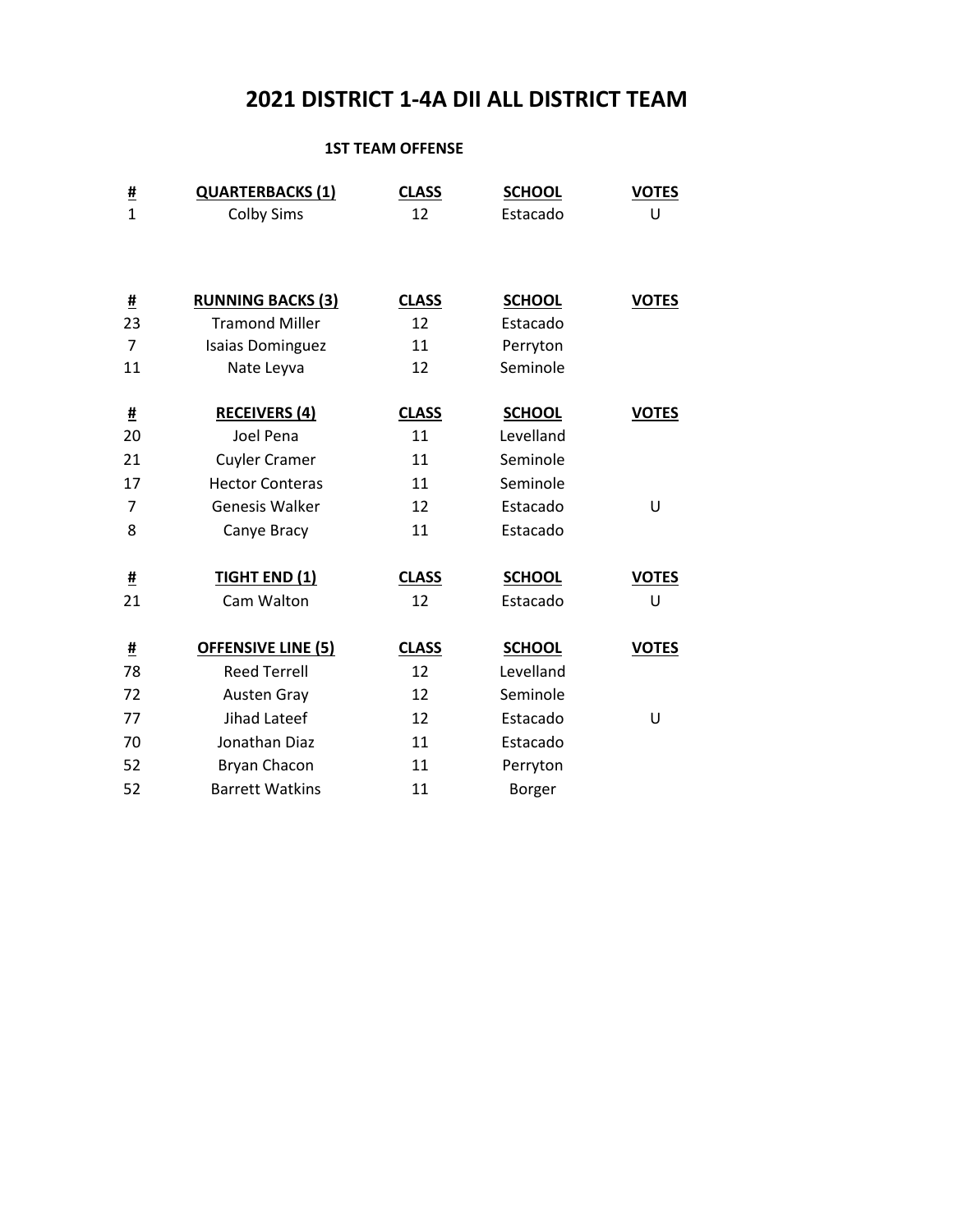#### 2ND TEAM OFFENSE

| #<br>12        | <b>QUARTERBACKS(1)</b><br><b>Tray Toliver</b> | <b>CLASS</b><br>11 | <b>SCHOOL</b><br>Borger | <b>VOTES</b> |
|----------------|-----------------------------------------------|--------------------|-------------------------|--------------|
|                |                                               |                    |                         |              |
| <u>#</u>       | <b>RUNNING BACKS (3)</b>                      | <b>CLASS</b>       | <b>SCHOOL</b>           | <b>VOTES</b> |
| 34             | Marco Guillen                                 | 11                 | Levelland               | U            |
| 3              | <b>Knight Davis</b>                           | 11                 | Seminole                | U            |
| $\overline{2}$ | <b>Stetson Garcia</b>                         | 11                 | Perryton                | U            |
|                |                                               |                    |                         |              |
| <u>#</u>       | <b>RECEIVERS (4)</b>                          | <b>CLASS</b>       | <b>SCHOOL</b>           | <b>VOTES</b> |
| 6              | <b>Isaac Gabriel</b>                          | 12                 | Perryton                | U            |
| 18             | <b>Slade Sessions</b>                         | 11                 | Borger                  | U            |
| 15             | Jason Bagwell                                 | 12                 | Seminole                |              |
| 10             | Cray Stevenson                                | 12                 | Estacado                | U            |
| 13             | Dakarai Thompson                              | 12                 | Estacado                |              |
| <u>#</u>       | <b>TIGHT END (1)</b>                          | <b>CLASS</b>       | <b>SCHOOL</b>           | <b>VOTES</b> |
| 32             | Daniel Sandoval                               | 11                 | Perryton                | U            |
| <u>#</u>       | <b>OFFENSIVE LINE (5)</b>                     | <b>CLASS</b>       | <b>SCHOOL</b>           | <b>VOTES</b> |
| 52             | Darren Casarez                                | 12                 | Seminole                | U            |
| 58             | Keyshawn Miller                               | 12                 | Estacado                | U            |
| 77             | Alonso Tarango                                | 12                 | Perryton                | U            |
| 50             | Landen Lasley                                 | 12                 | Borger                  | U            |
| 55             | Michael Dade                                  | 12                 | Estacado                |              |
| 75             | Edwin Osuna                                   | 12                 | Perryton                |              |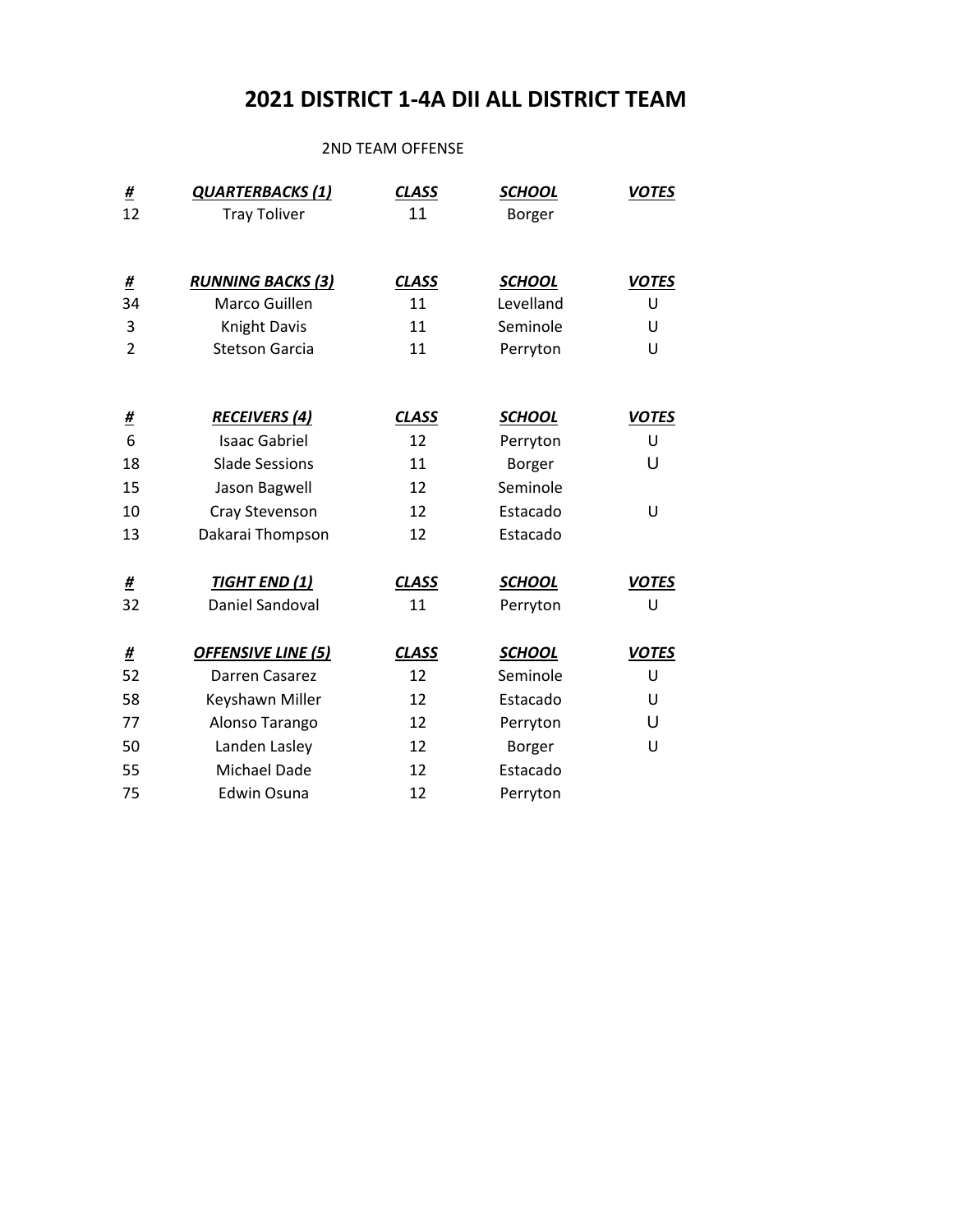### **1ST TEAM DEFENSE**

| <u>#</u>                   | <b>Defensive Backs (4)</b>     | <b>CLASS</b> | <b>SCHOOL</b> | <b>VOTES</b> |
|----------------------------|--------------------------------|--------------|---------------|--------------|
| 3                          | <b>Raheim Ross</b>             | 11           | Estacado      | U            |
| 10                         | Cray Stevenson                 | 12           | Estacado      | U            |
| 6                          | <b>Isaac Gabriel</b>           | 12           | Perryton      | U            |
| 11                         | Nate Leyva                     | 12           | Seminole      |              |
|                            | <b>INSIDE LINEBACKERS (3)</b>  | <b>CLASS</b> | <b>SCHOOL</b> | <b>VOTES</b> |
| <u>#</u><br>$\overline{7}$ | <b>Isaias Dominguez</b>        | 11           | Perryton      | U            |
| 13                         | Sloan Rowland                  | 12           | Seminole      | U            |
| 5                          | Kei'sean Harris                |              |               |              |
|                            |                                | 10           | Estacado      | U            |
| #                          | <b>OUTSIDE LINEBACKERS (3)</b> | <b>CLASS</b> | <b>SCHOOL</b> | <b>VOTES</b> |
| 45                         | <b>Jude Edwards</b>            | 12           | Seminole      | U            |
| 22                         | Jayson Soto                    | 12           | Estacado      | U            |
| 4                          | Pepper Haley                   | 12           | Perryton      |              |
| <u>#</u>                   | DEFENSIVE END(3)               | <b>CLASS</b> | <b>SCHOOL</b> | <b>VOTES</b> |
| 90                         | Antwone Haskin                 | 10           | Estacado      | U            |
| 52                         | <b>Tristen Brandon</b>         | 12           | Estacado      | U            |
| 60                         | Oscar Loya                     | 12           |               |              |
|                            |                                |              | Borger        |              |
|                            |                                |              |               |              |
| <u>#</u>                   | <b>DEFENSIVE LINEMEN (3)</b>   | <b>CLASS</b> | <b>SCHOOL</b> | <b>VOTES</b> |
| 54                         | Kevin Guffey                   | 10           | Seminole      | U            |
| 56                         | <b>Aaron Williams</b>          | 12           | Levelland     | U            |
| 54                         | Deontae Butler                 | 12           | Estacado      | U            |
| 77                         | Alonso Tarango                 | 12           | Perryton      | U            |
|                            |                                |              |               |              |
| <u>#</u>                   | <b>KICKER</b> (1)              | <b>CLASS</b> | <b>SCHOOL</b> | <b>VOTES</b> |
| 33                         | Luis Gomez                     | 10           | Estacado      |              |
| <u>#</u>                   | <b>PUNTER (1)</b>              | <b>CLASS</b> | <b>SCHOOL</b> | <b>VOTES</b> |
| 33                         | Luis Gomez                     | 10           | Estacado      | U            |